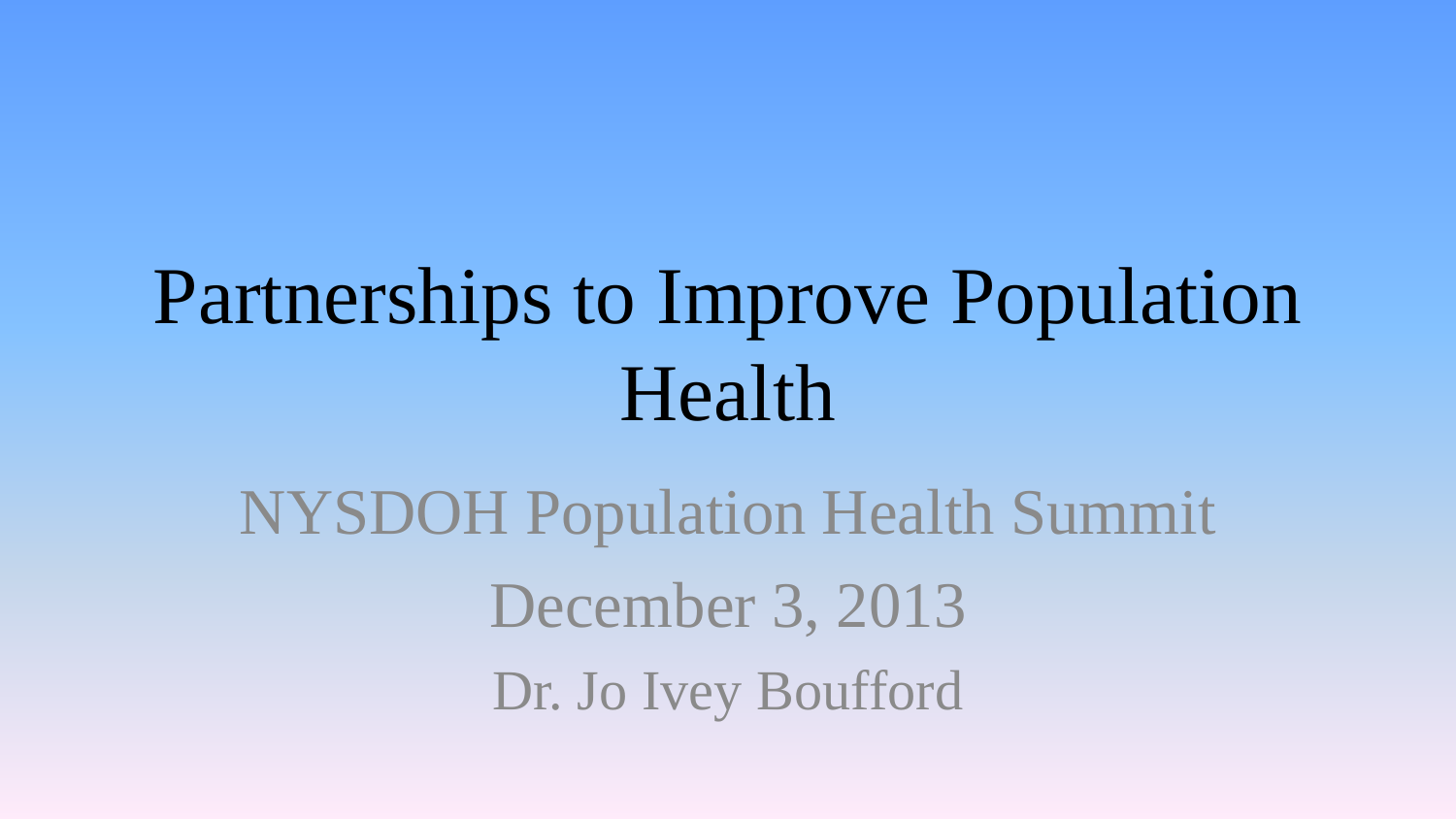#### Prevention Agenda 2013-2017

- Goal is improved health status of New Yorkers and reduction in health disparities through increased emphasis on prevention.
- Call to action to broad range of stakeholders to collaborate at the community level to **assess** local health status and needs; **identify** local health priorities; and **plan, implement and evaluate**  strategies for local health improvement.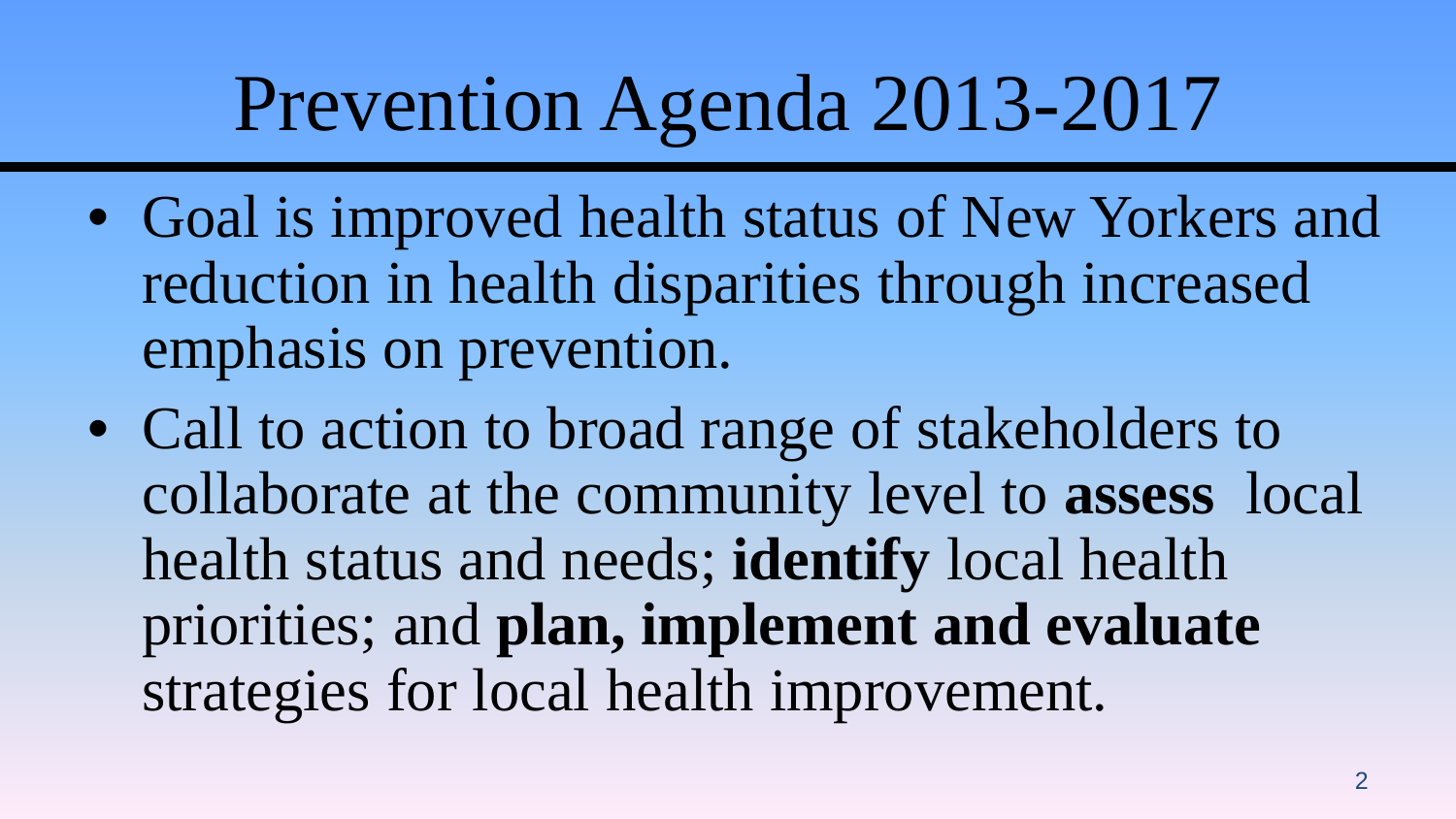## **CHAs & CSPs**

- Local Health Department Community Health Assessment & Community Health Improvement Plans
	- Due November 15, 2013; covers years 2014-2017
- Hospital Community Service Plans
	- Due November 15, 2013, covers years 2013-15
- Commissioner Shah directs LHDs and Hospitals to work together and include local stakeholders
- Plans must choose two Prevention Agenda priorities and one must address health disparities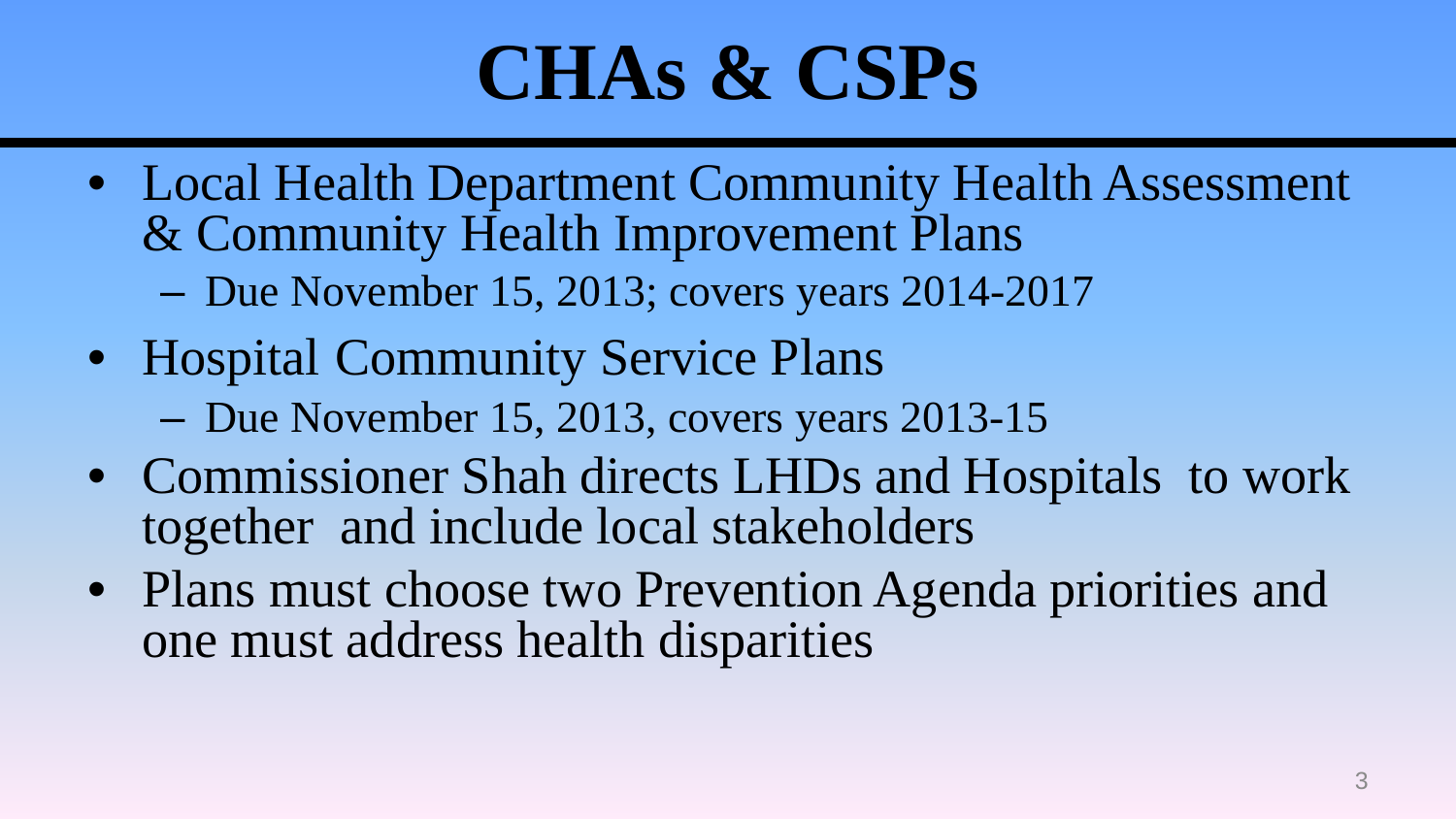#### **Prevention Agenda 2013-2017: Ad Hoc Leadership Group**

• Six members of Public Health Committee and other leaders from Healthcare, Business, Academia, Community-based & Local Health Departments.

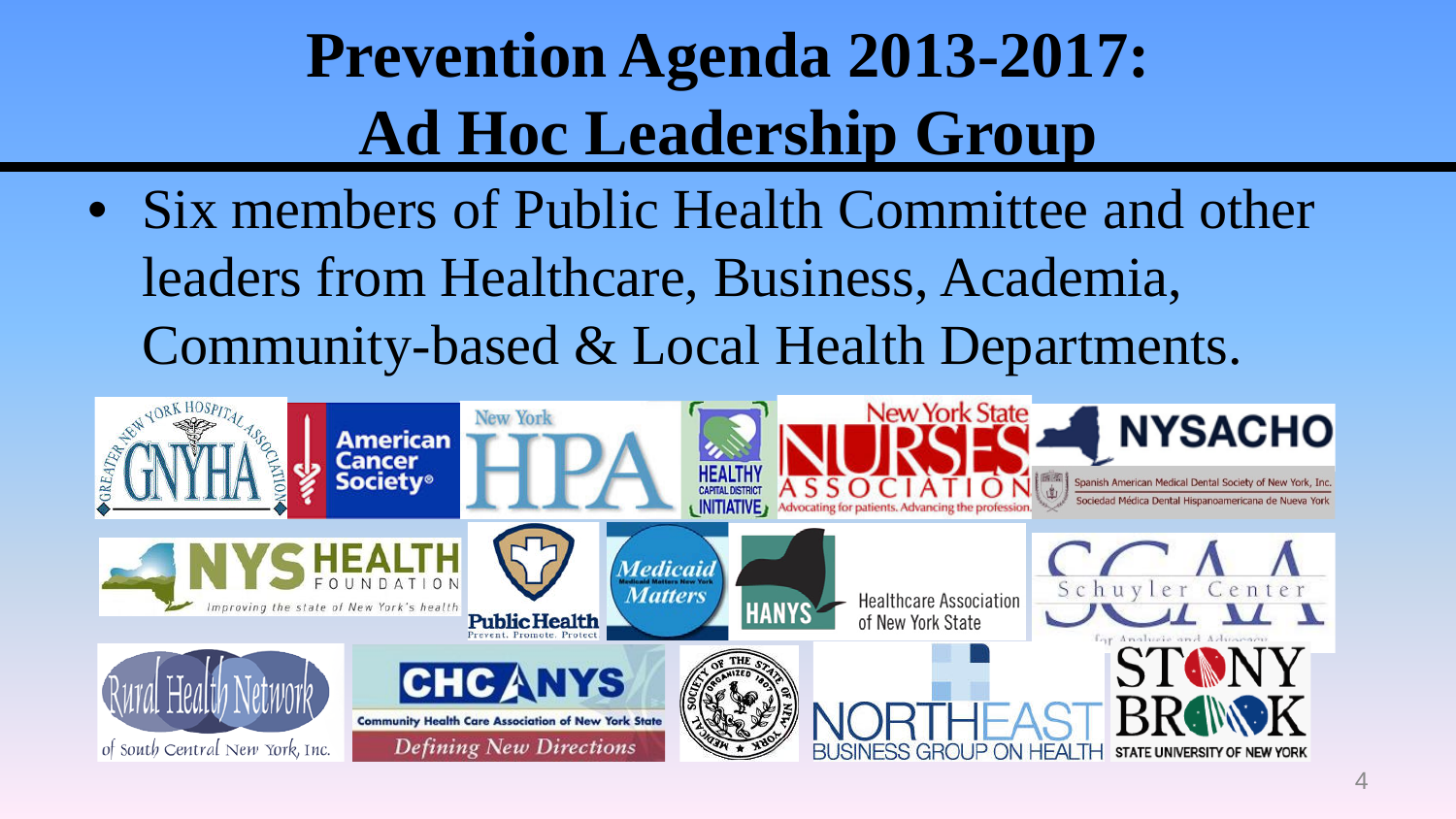# **Background**

The Ad Hoc Leadership Committee considered:

- Urgent health issues and disparities in NYS
- Experience with the first Prevention Agenda
- Factors that contribute to health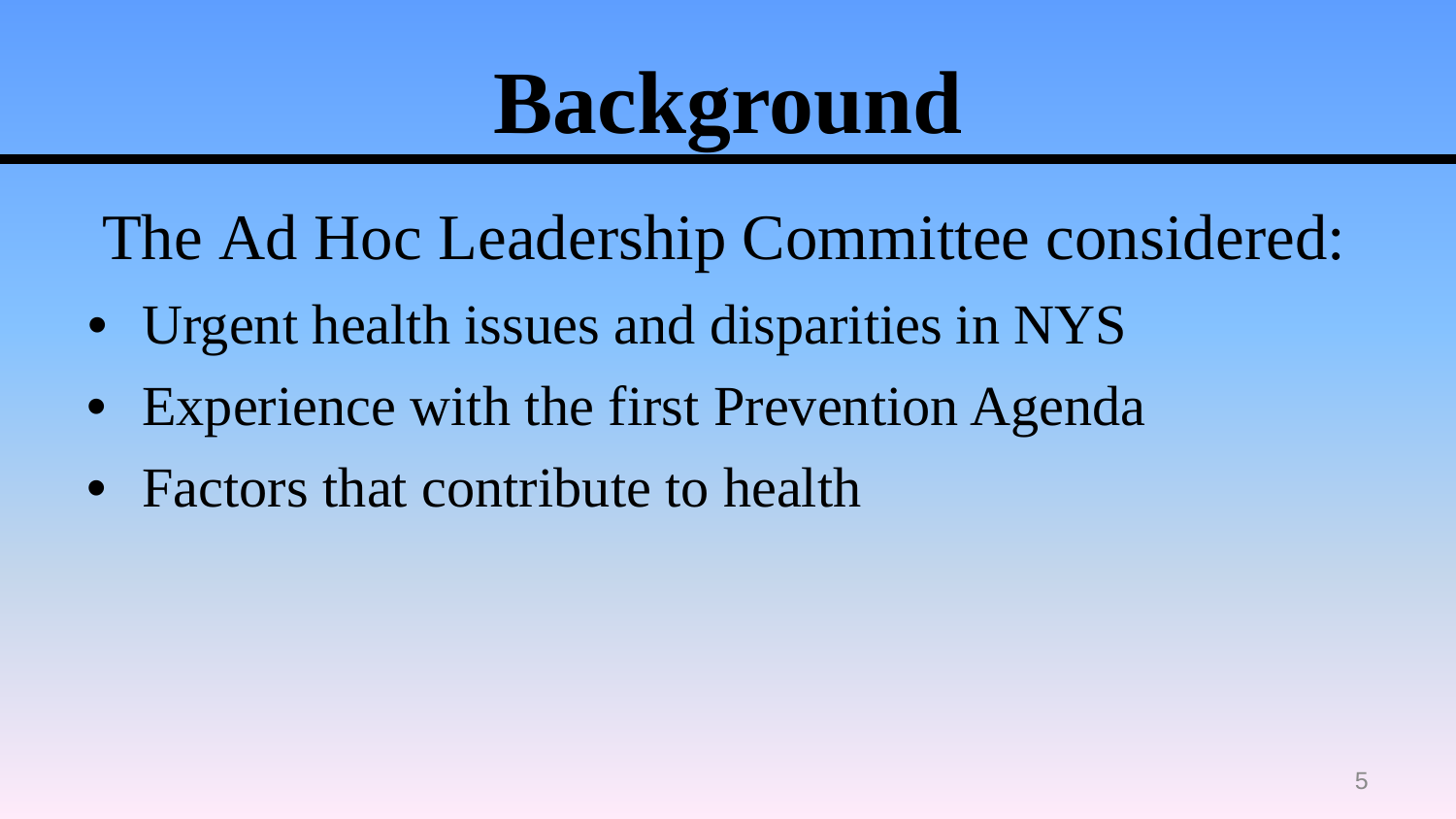# **Lessons Learned: Prevention Agenda 2008-12**

- Number of priorities
- Participation at state and local levels
- Implementation and evaluation challenging
- Technical assistance needs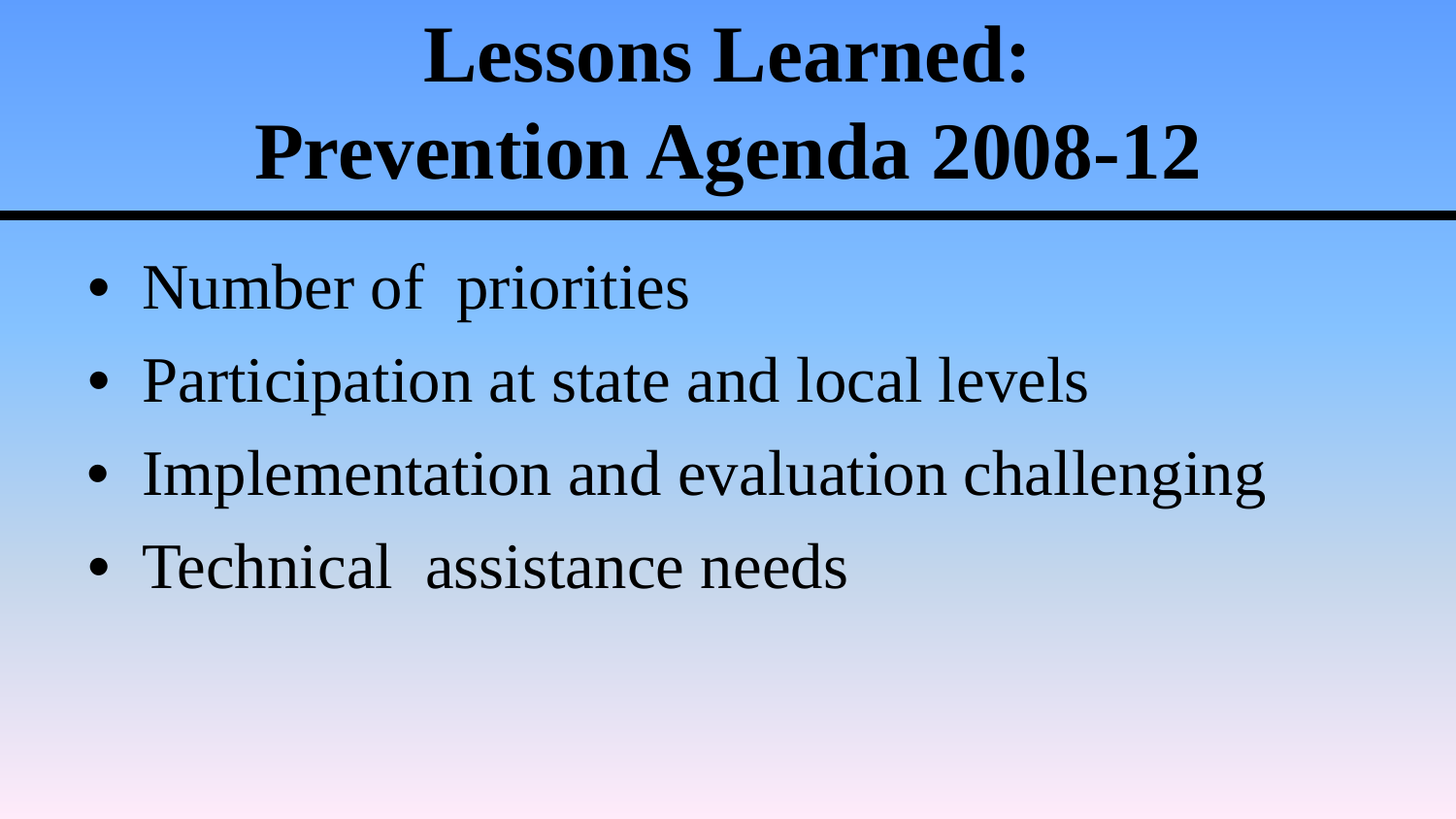# **Context**

- Progress on the Prevention Agenda 2008-12
- New York State's Health Status
- Health Care Reform: National and State
- Funding Environment for Public Health
- How Health Improvement is Produced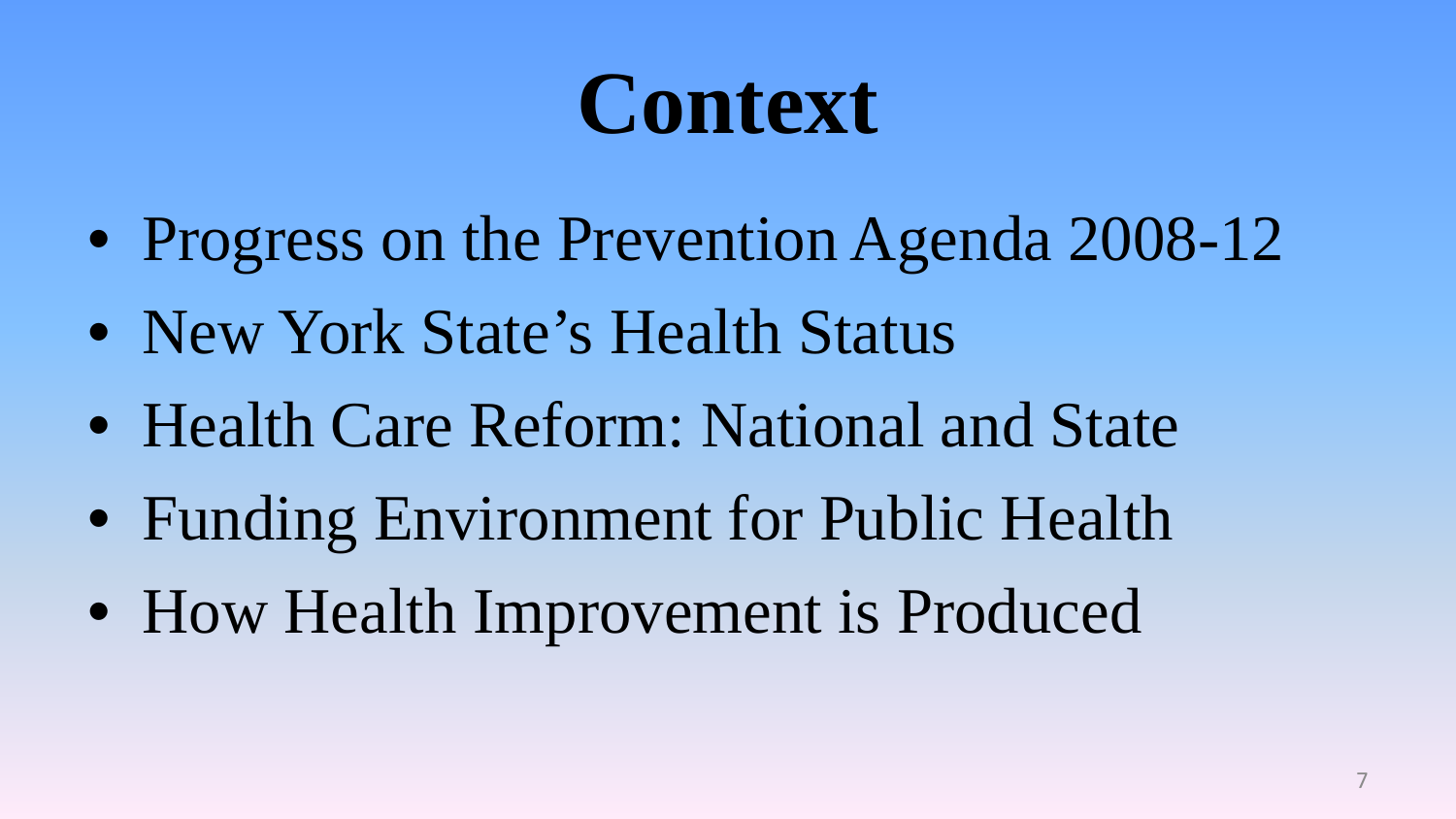#### **Estimated Number of Deaths Due to Modifiable Behaviors, New York State, 2009**



*Estimates were extrapolated using the results published in:*

*"Actual Causes of Death in the United States, 2000", JAMA, March 2004, 291 (10) and NYS 2009 death data*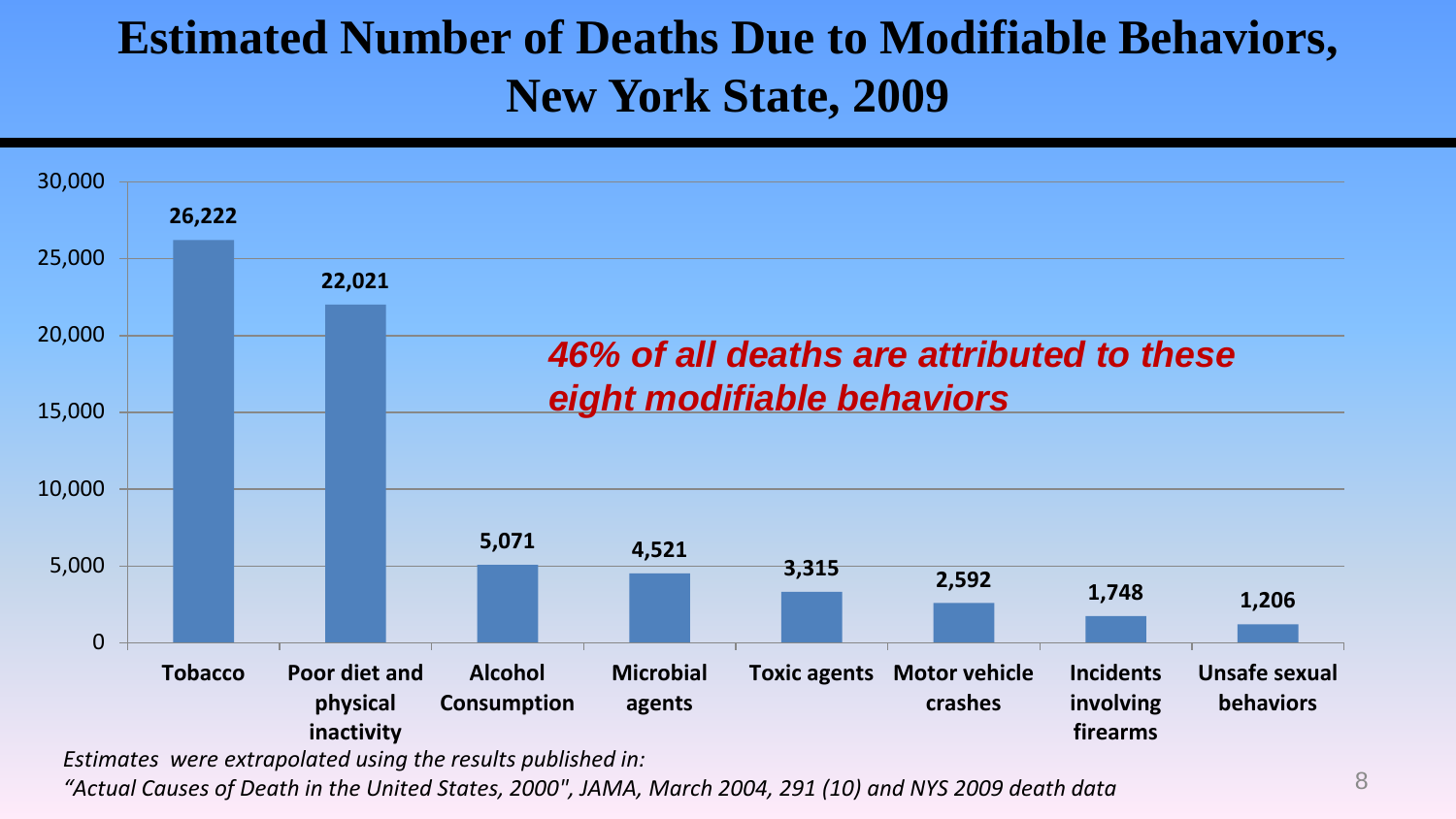#### **How Health Improvement is Produced**



Dahlgren G, Whitehead M. 1991. Policies and Strategies to Promote Social Equity in Health. Stockholm, Sweden: Institute for Futures Studies.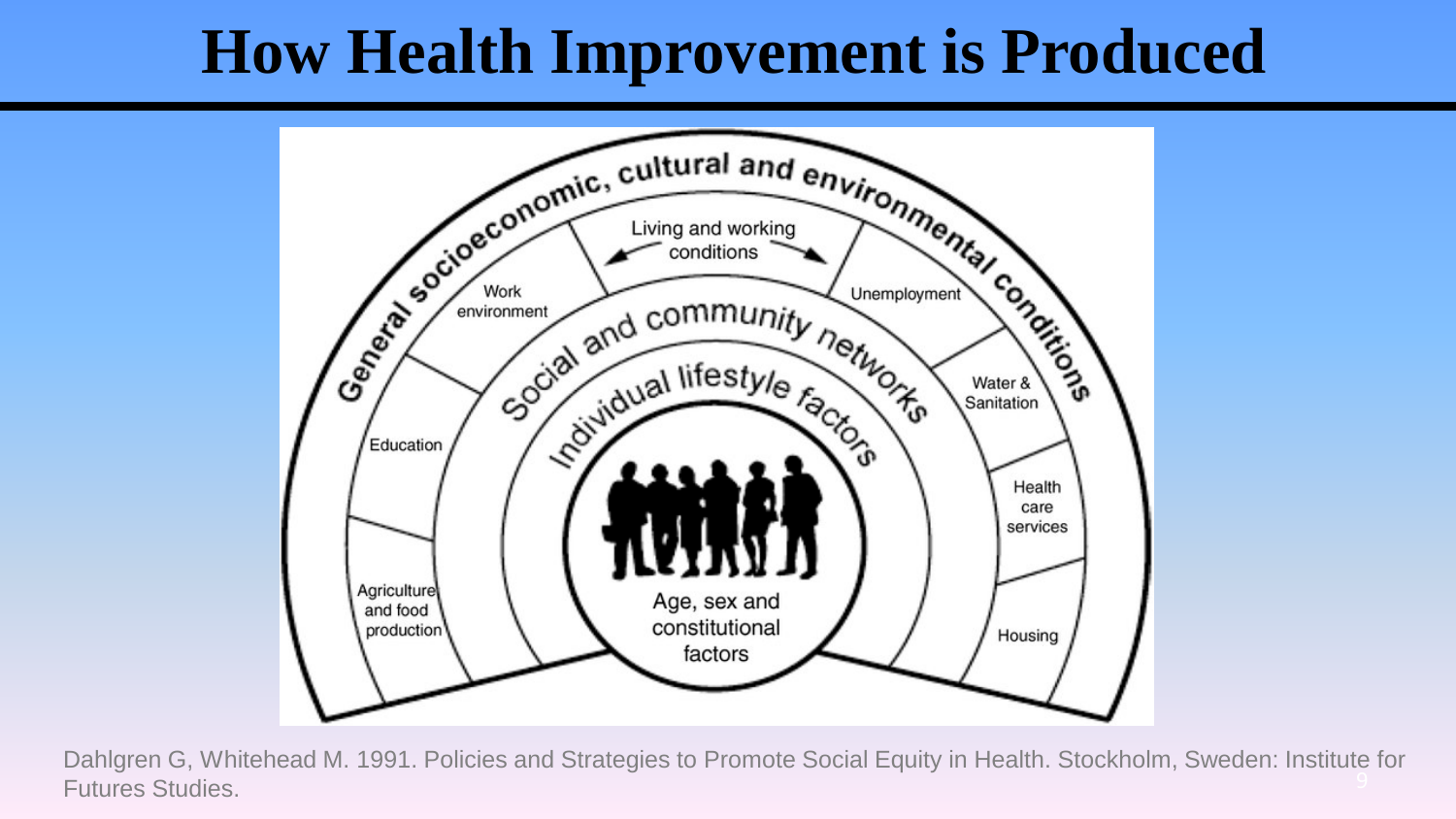#### **The Public Health System**



*Adapted from : The Future of the Public*'*s Health in the 21st Century. IOM 2003*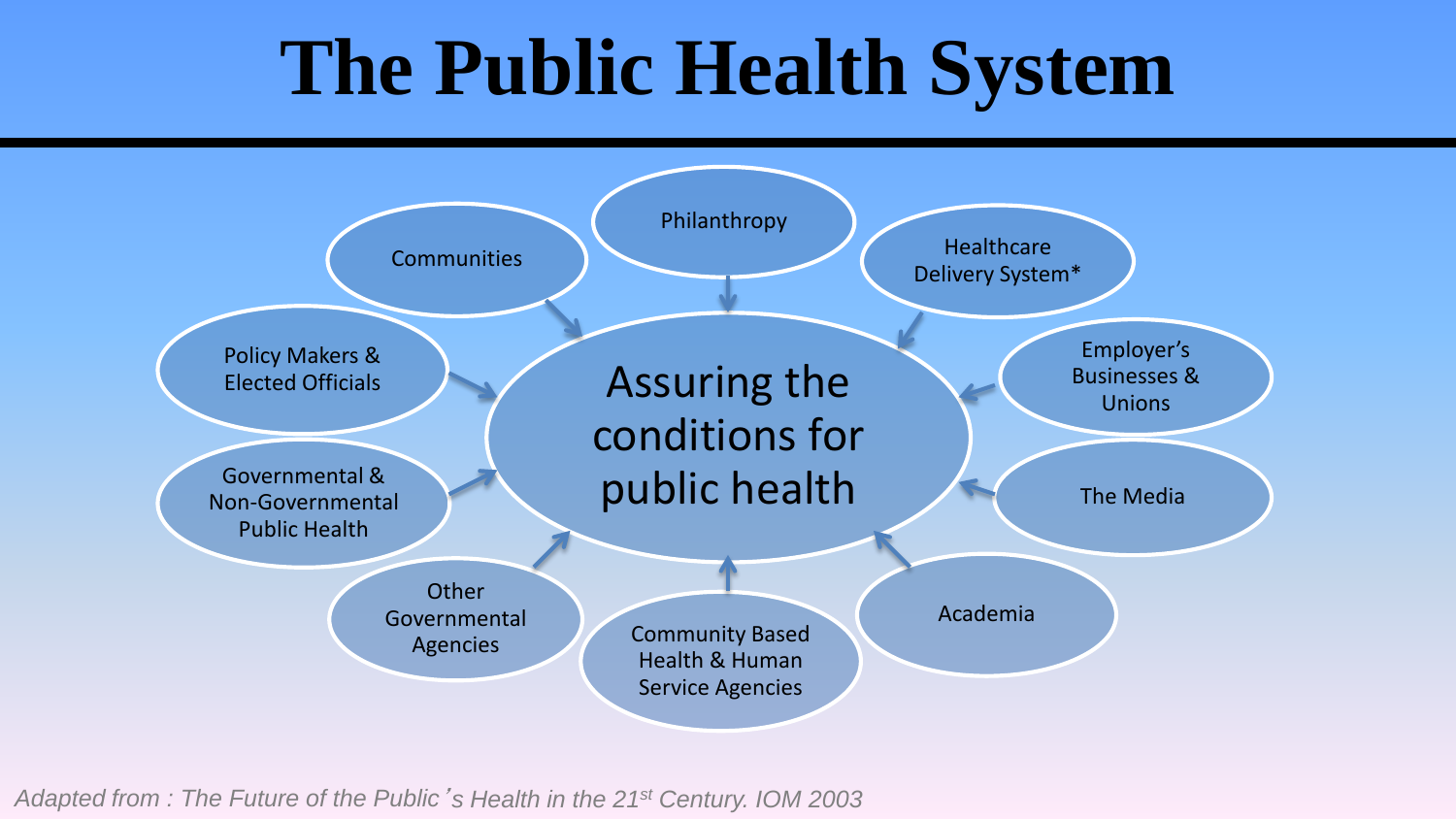#### **Framework for Improving Health**



Frieden T., A Framework for Public Health Action: The Health Impact Pyramid. *American Journal of Public Health.* 2010; 100(4): 590-595 <sup>11</sup>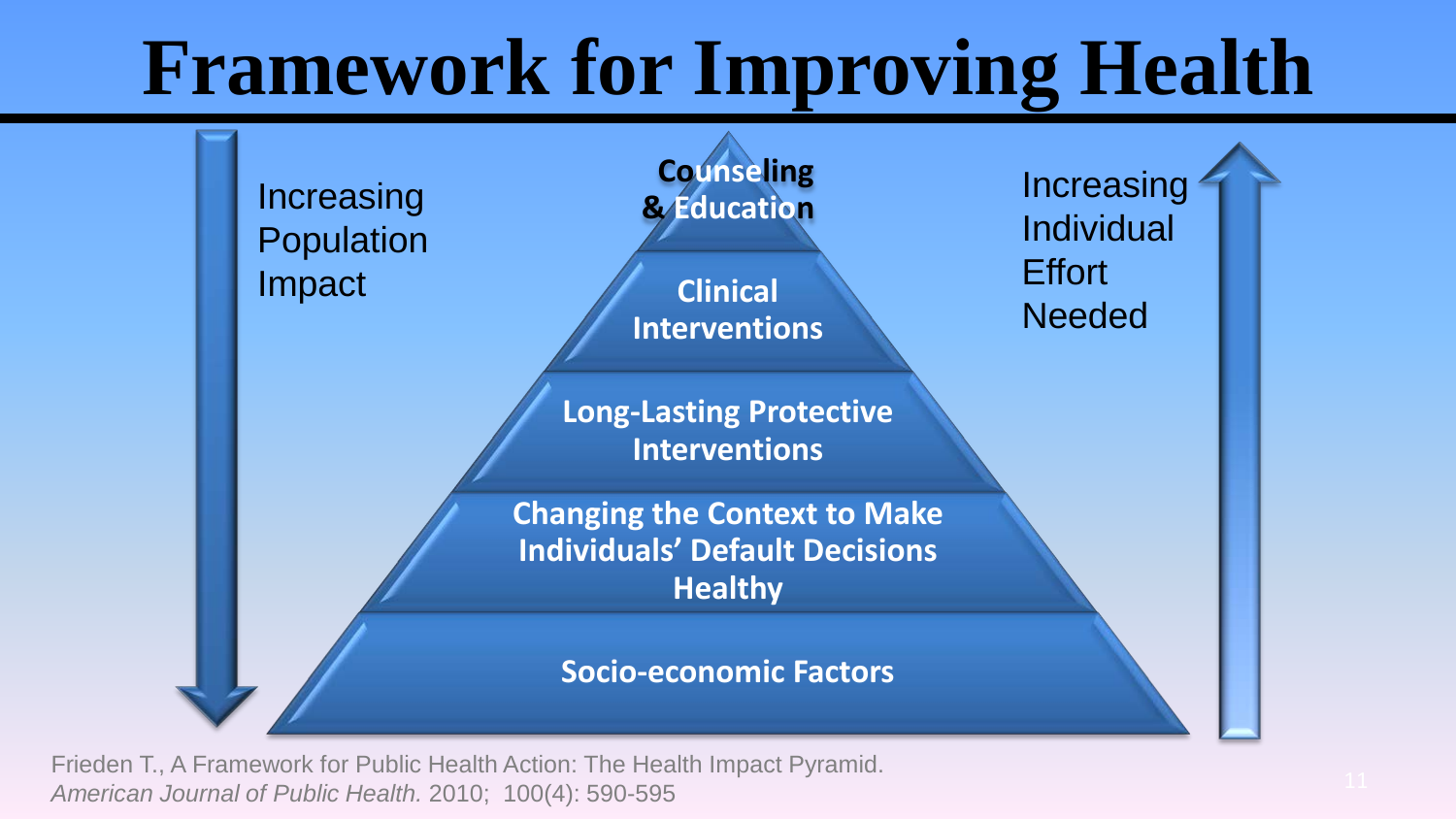

## New York is the Healthiest State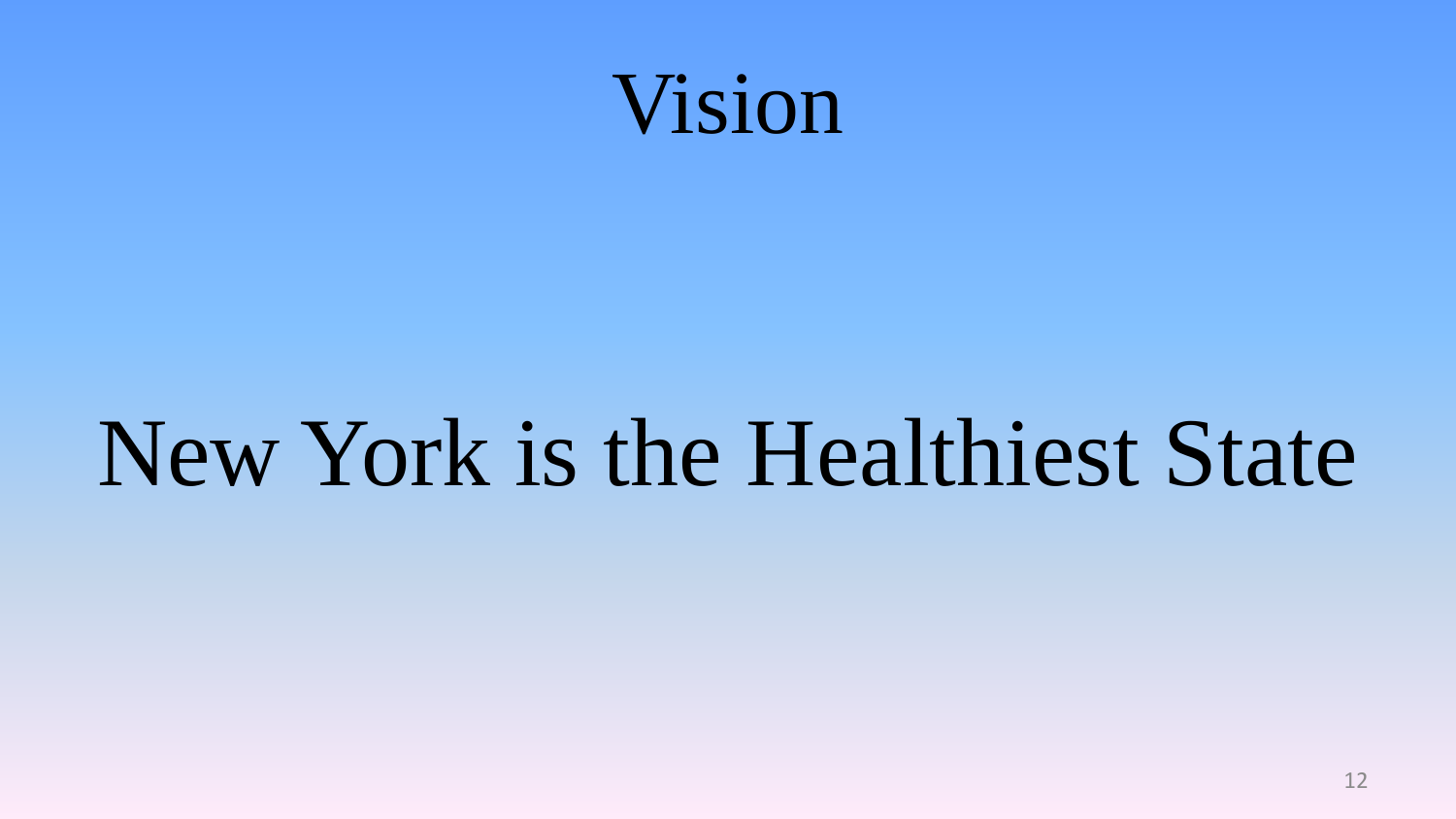## **Five Prevention Agenda Priorities**

- **1. Prevent chronic diseases**
- **2. Promote a healthy and safe environment**
- **3. Promote healthy women, infants and children**
- **4. Promote mental health and prevent substance abuse**
- **5. Prevent HIV, sexually transmitted diseases, vaccine-preventable diseases and healthcare associated infections**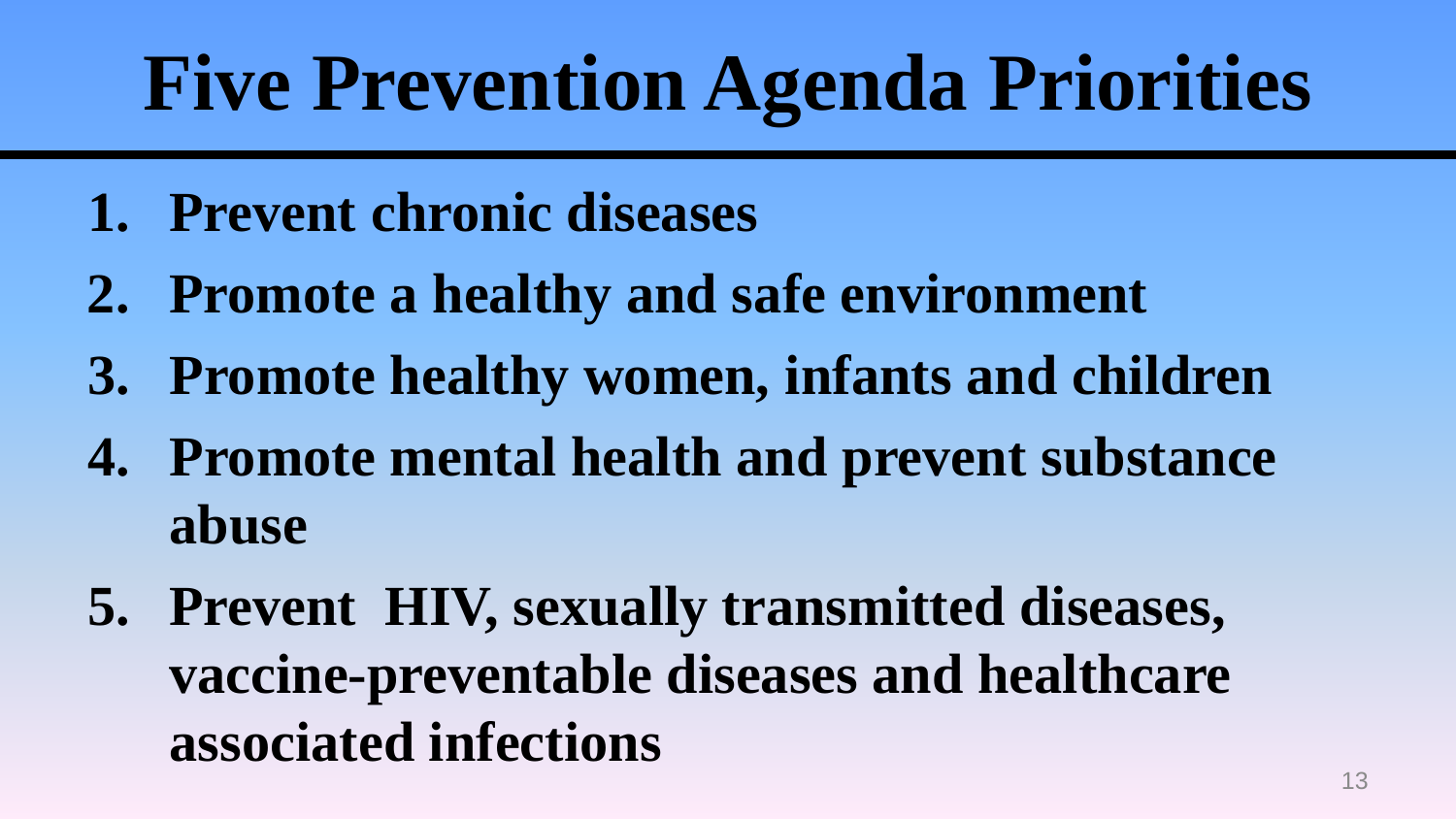# **For each priority area:**

- **Focus Areas**
	- **Goals**
		- **Measurable Objectives**
			- **Interventions**
				- **By Sector**
				- **By Health Impact Pyramid**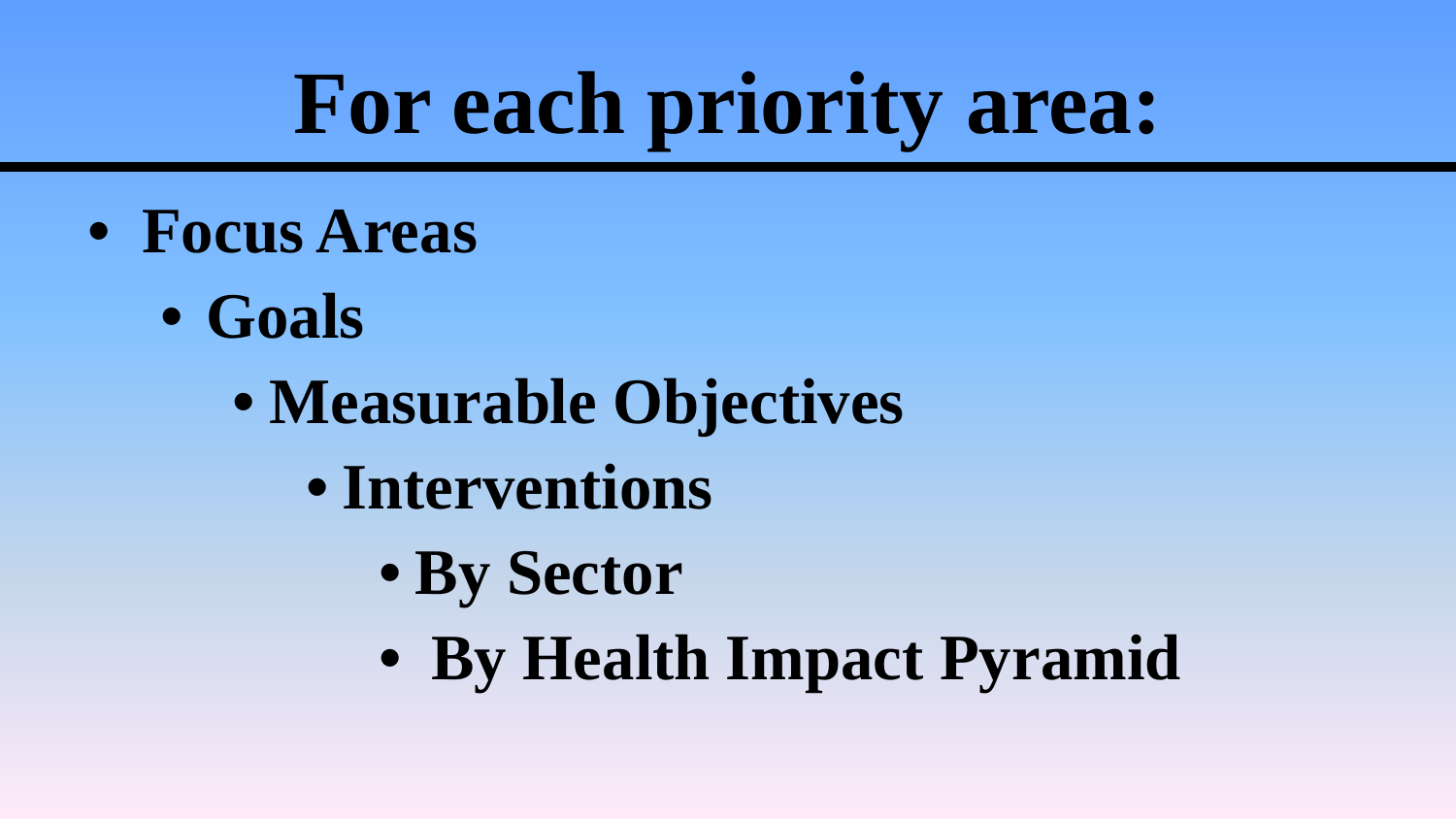## **Measurable Objectives**

- **58 objectives will be tracked annually**
- **31 objectives with disparity and/or high risk populations**
- **Data will be available** 
	- **by county for 43 objectives**
	- **by healthcare plan for 4 objectives**
	- **by hospital for 2 objectives**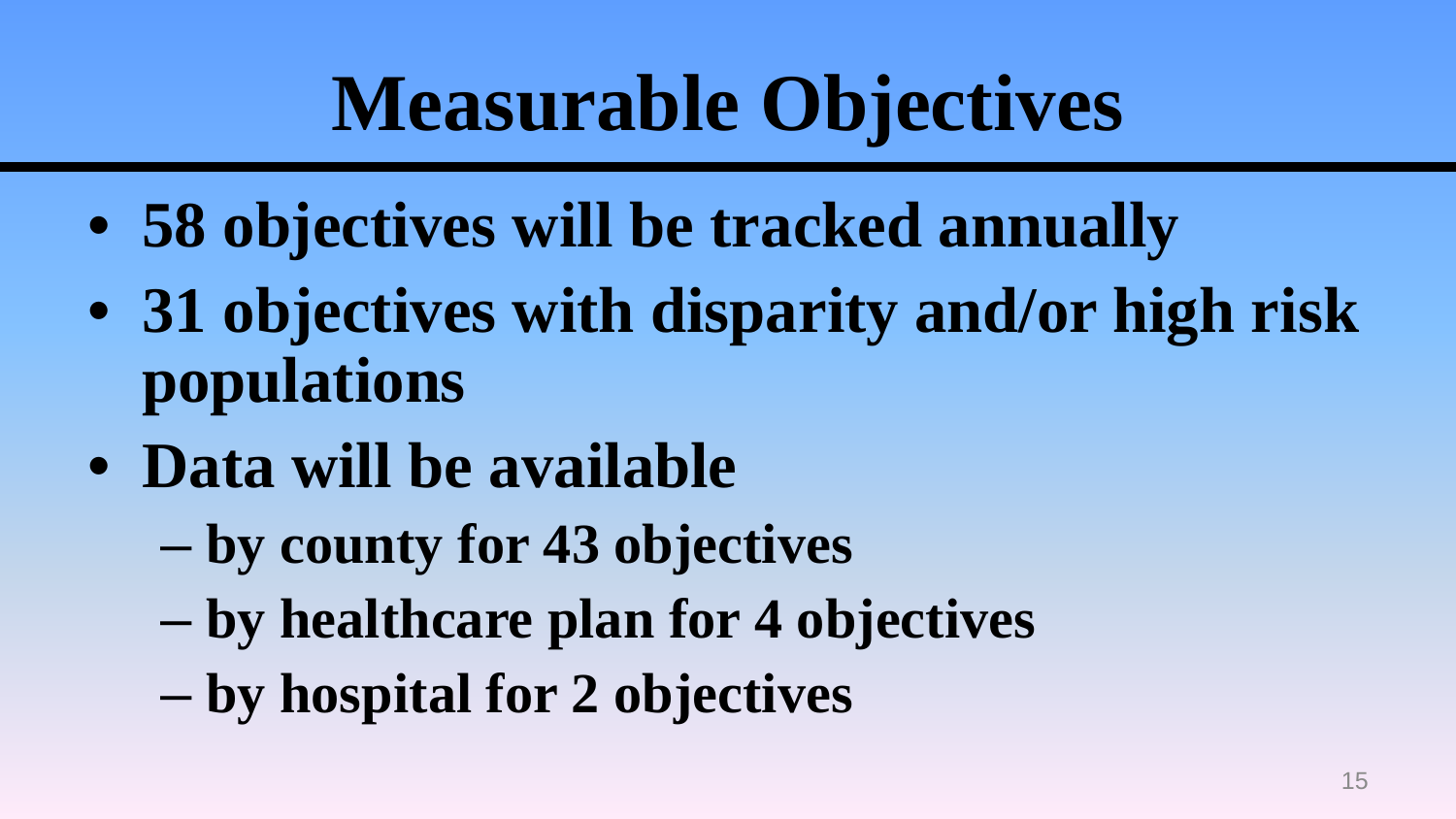# **Prevention Agenda Tools and TA**

- Website
- Webinars, HANYS site
- List of contractors
- List of Local Health Department leads
- Brochures and fact sheets
- Regional grants to provide technical support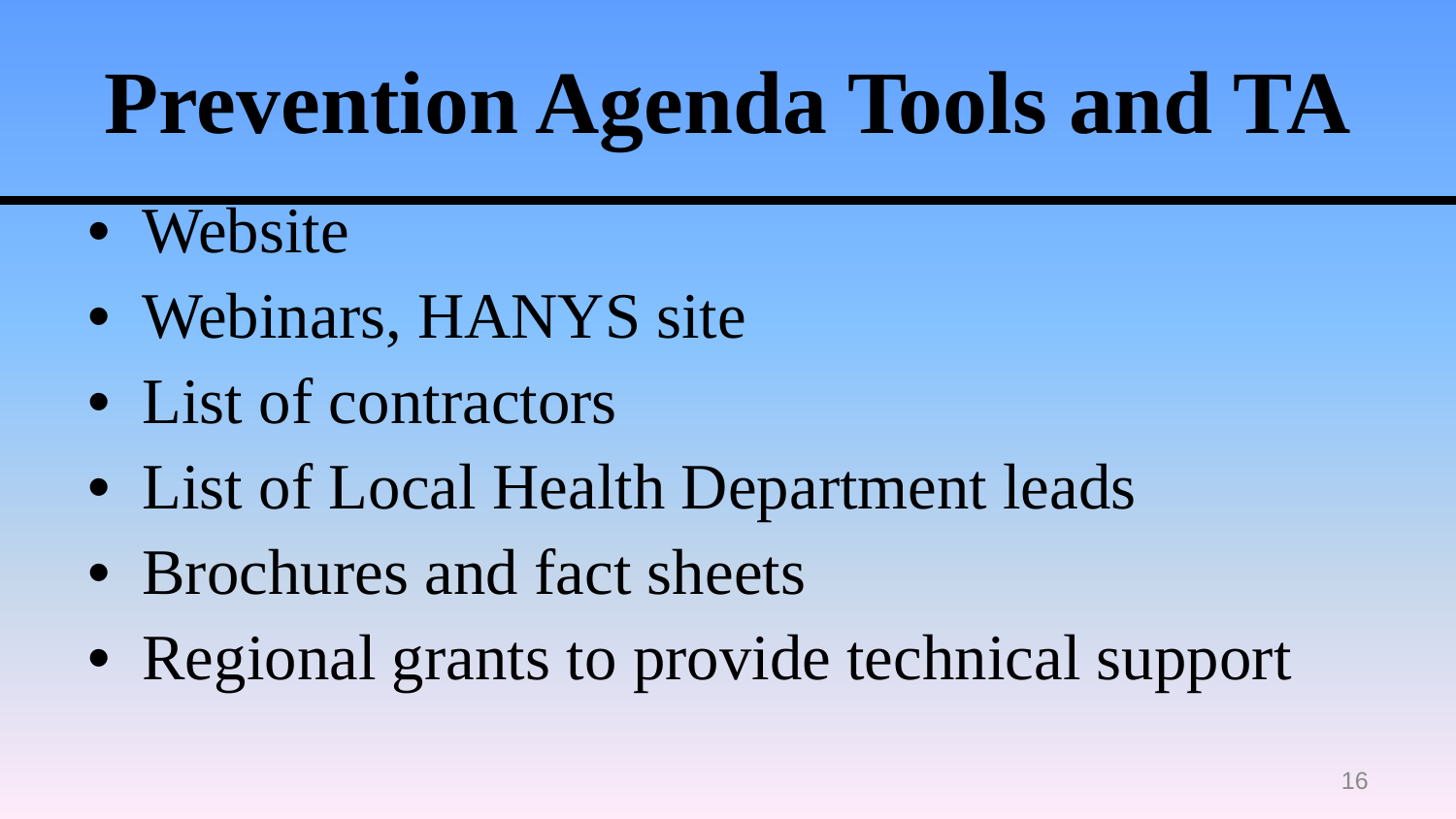

 $_{\rm 20}^{\ast}$ Hูudson Valley, Nassau, Suffolk supported by statewide HANYS-NYSACHO **Partnership**  $\frac{7}{15/2013}$ uddorf valicy, Naddau, Odliolit dipported by dialement finitie NTONOHO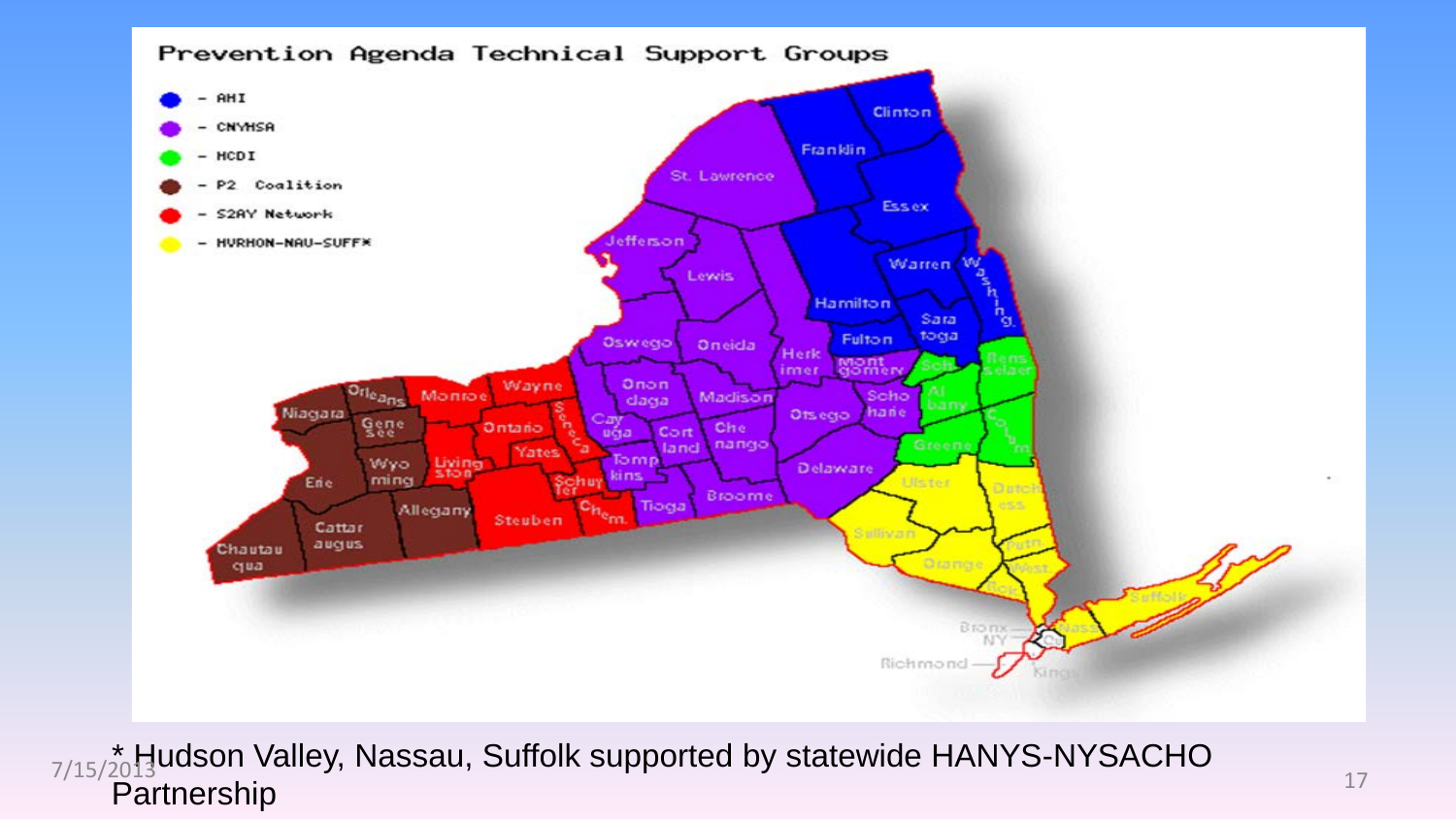#### **Counties Responding by Region, July**



7/15/2013 18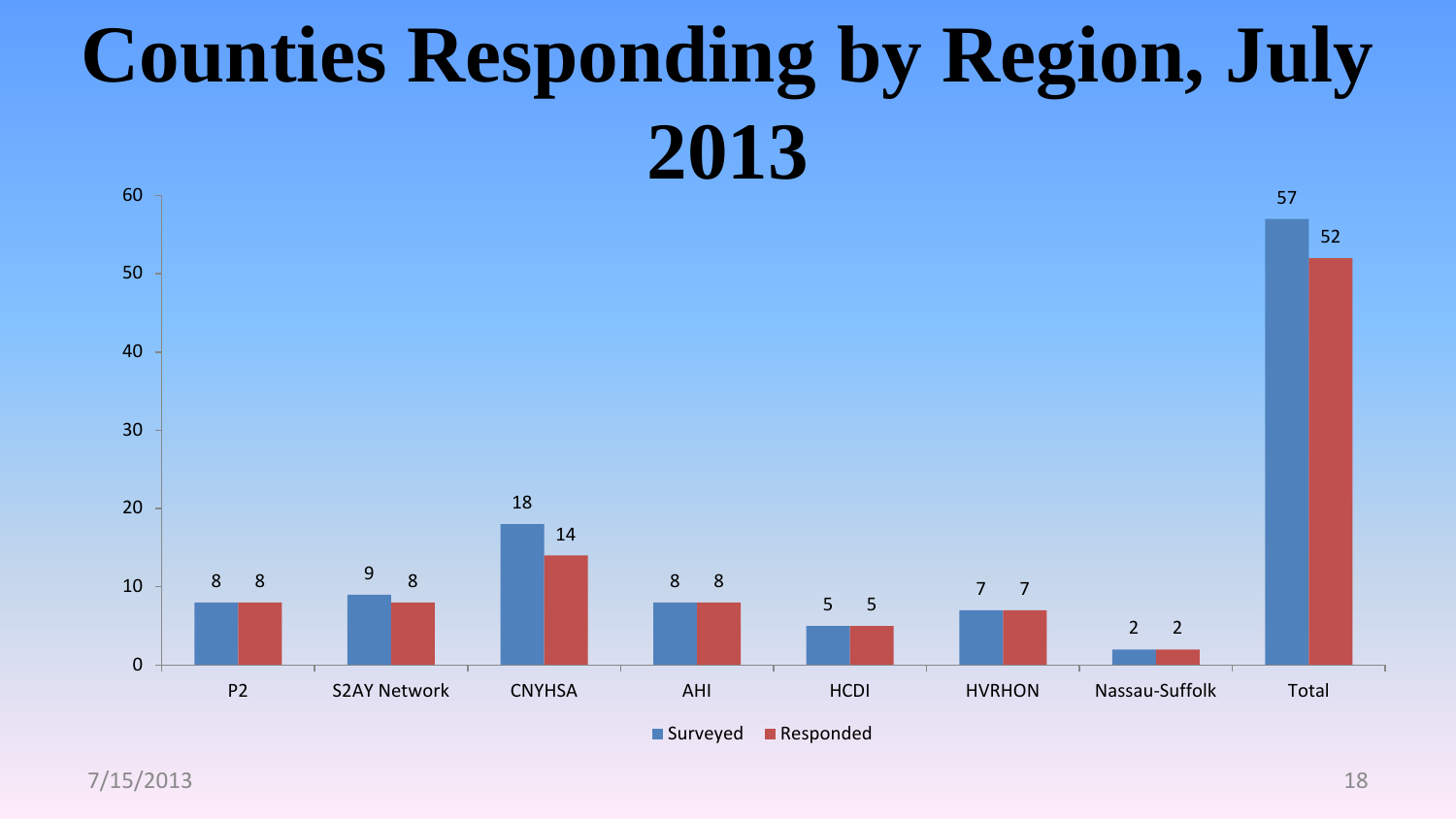# **Who is at the table? July 2013**

- Hospitals 48
- $\bullet$  CBOs 44
- Government 41
- Schools 27
- Academia 21
- Businesses 21
- Health Plans 10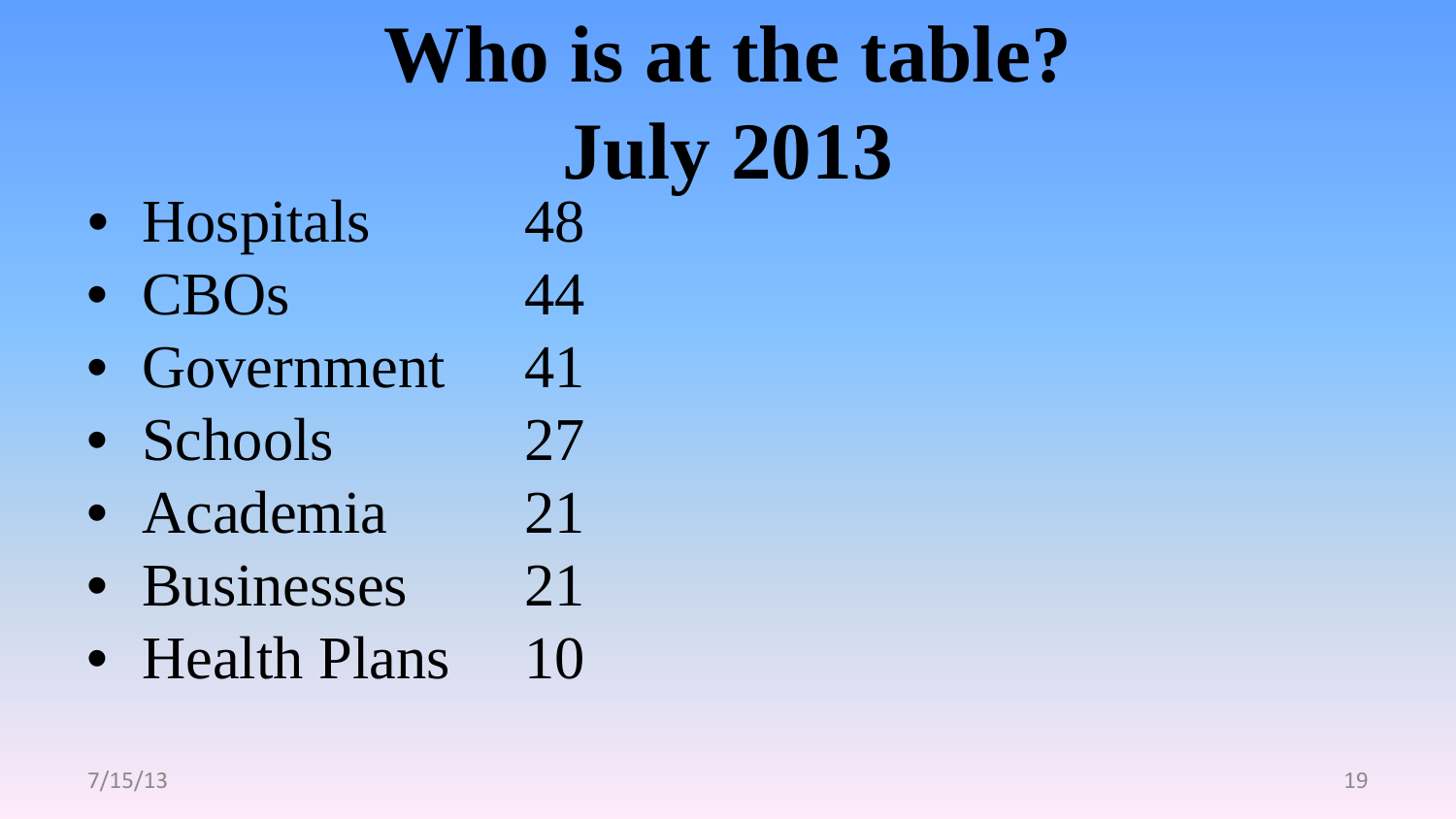## **CHA-CHIP-CSP Review Process**

- As of November 15, 44/58 local health department CHA- CHIPs and 125/137 hospital CSPs were submitted to the secure DOH Commerce Website.
- 15 reviewers (NYS and partner organizations) will be reviewing documents using online review tool.
- NYCDOHMH will review CSPs submitted by NYC hospitals
- Reviews to be completed by January 2014.
- Every local health department and hospital will receive feedback to be shared with partners highlighting strengths and opportunities for improvement.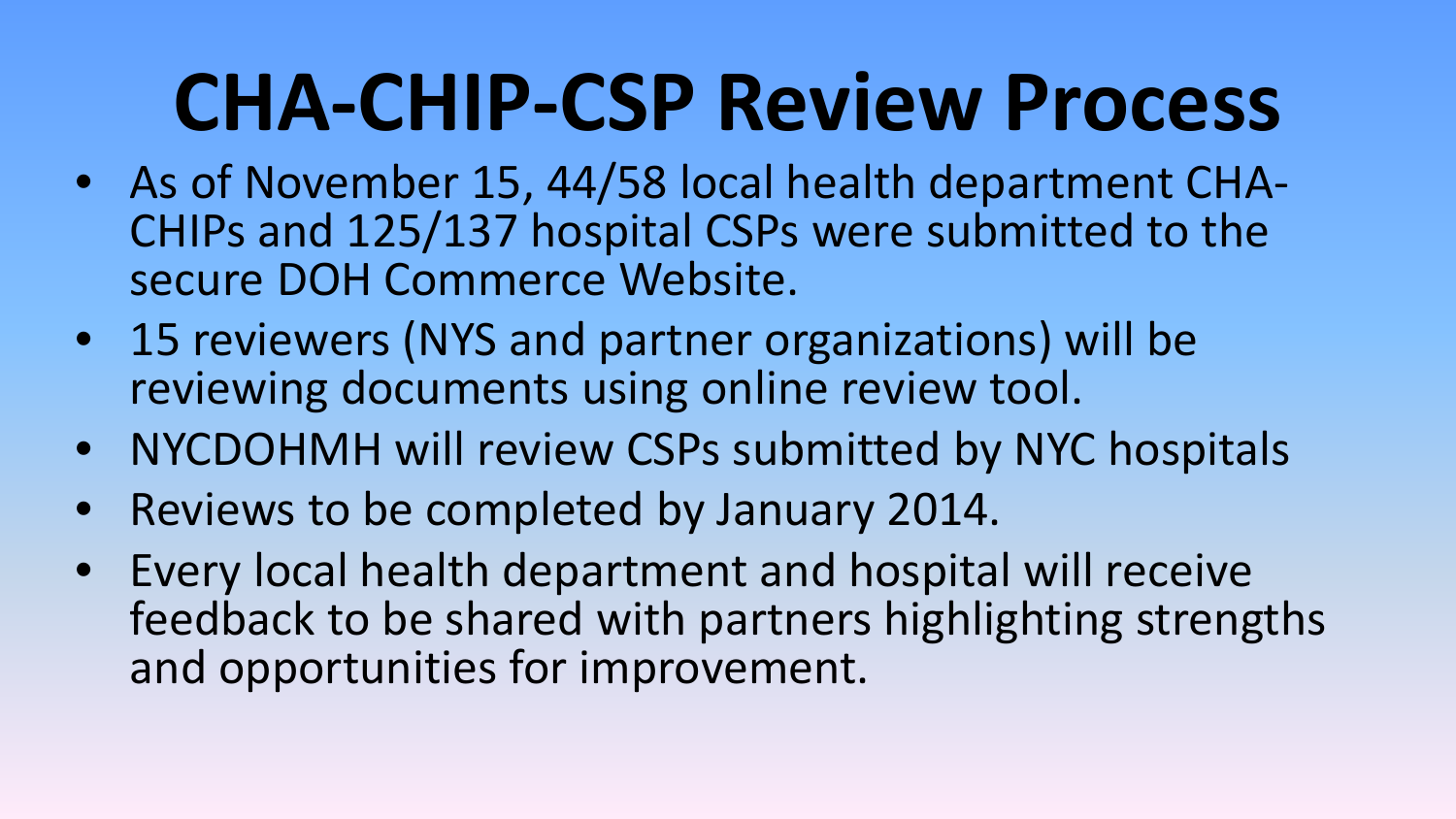# **Work with Local Partnerships Moving Forward**

- TA on Chronic Disease Priority
- Additional TA from HANYS on other priorities
- NYS Health Foundation grant support encourage other foundations to provide match
- NYCDOHMH working with GNYHA and community stakeholders